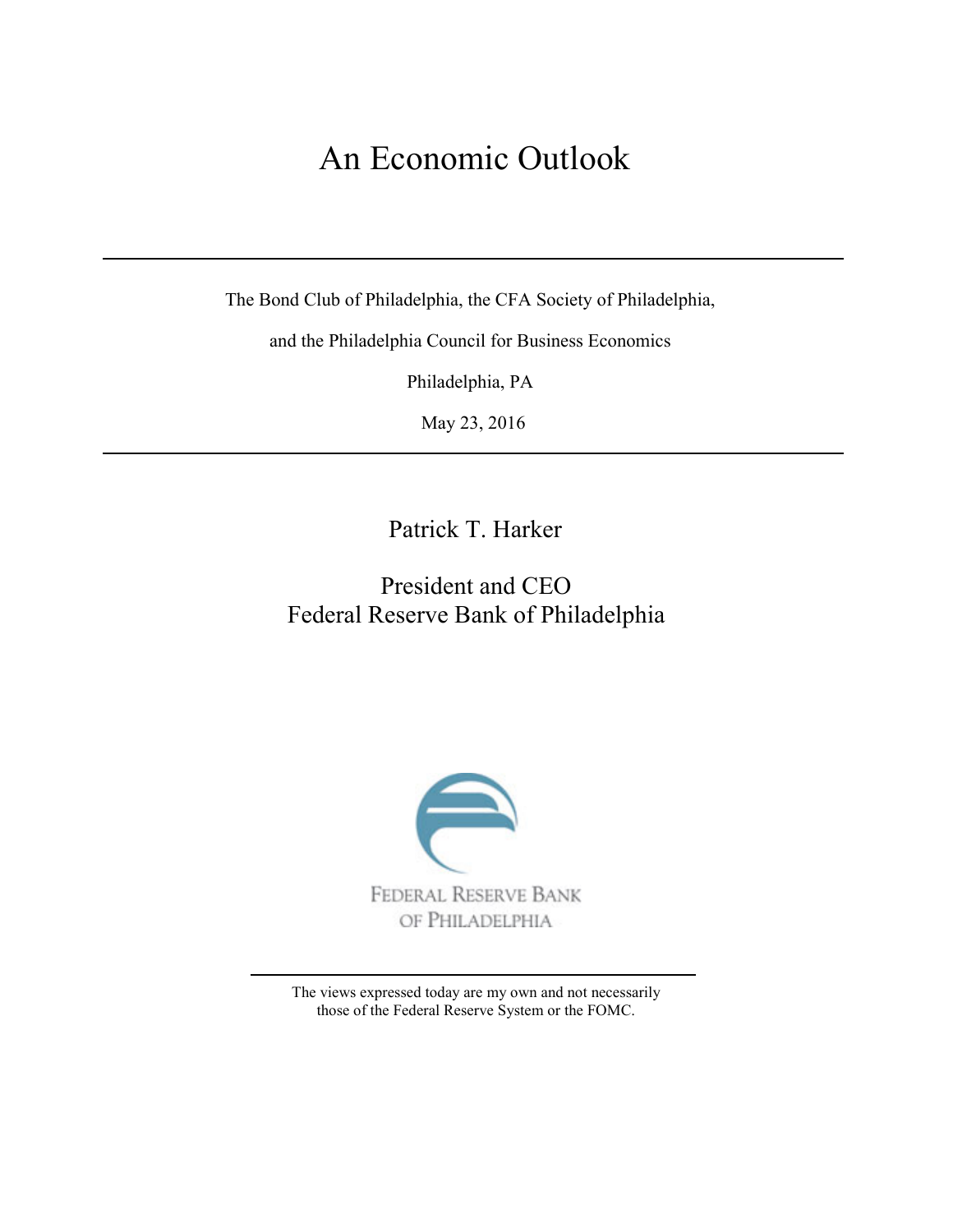# **An Economic Outlook**

The Bond Club of Philadelphia, the CFA Society of Philadelphia, and the Philadelphia Council for Business Economics

Philadelphia, PA

May 23, 2016

Patrick T. Harker

President and Chief Executive Officer

Federal Reserve Bank of Philadelphia

# **Introduction**

Good evening. Thanks, Luke, for that kind introduction. It's always good to see familiar faces from the Fed.

I would also like to thank Howard Trauger and the Bond Club of Philadelphia as well as Jeremy Bach of the CFA Society of Philadelphia for inviting me here to speak with you.

#### **An Economic Outlook**

Today, I would like to offer my views on the economy and how they influence my assessment of appropriate monetary policy.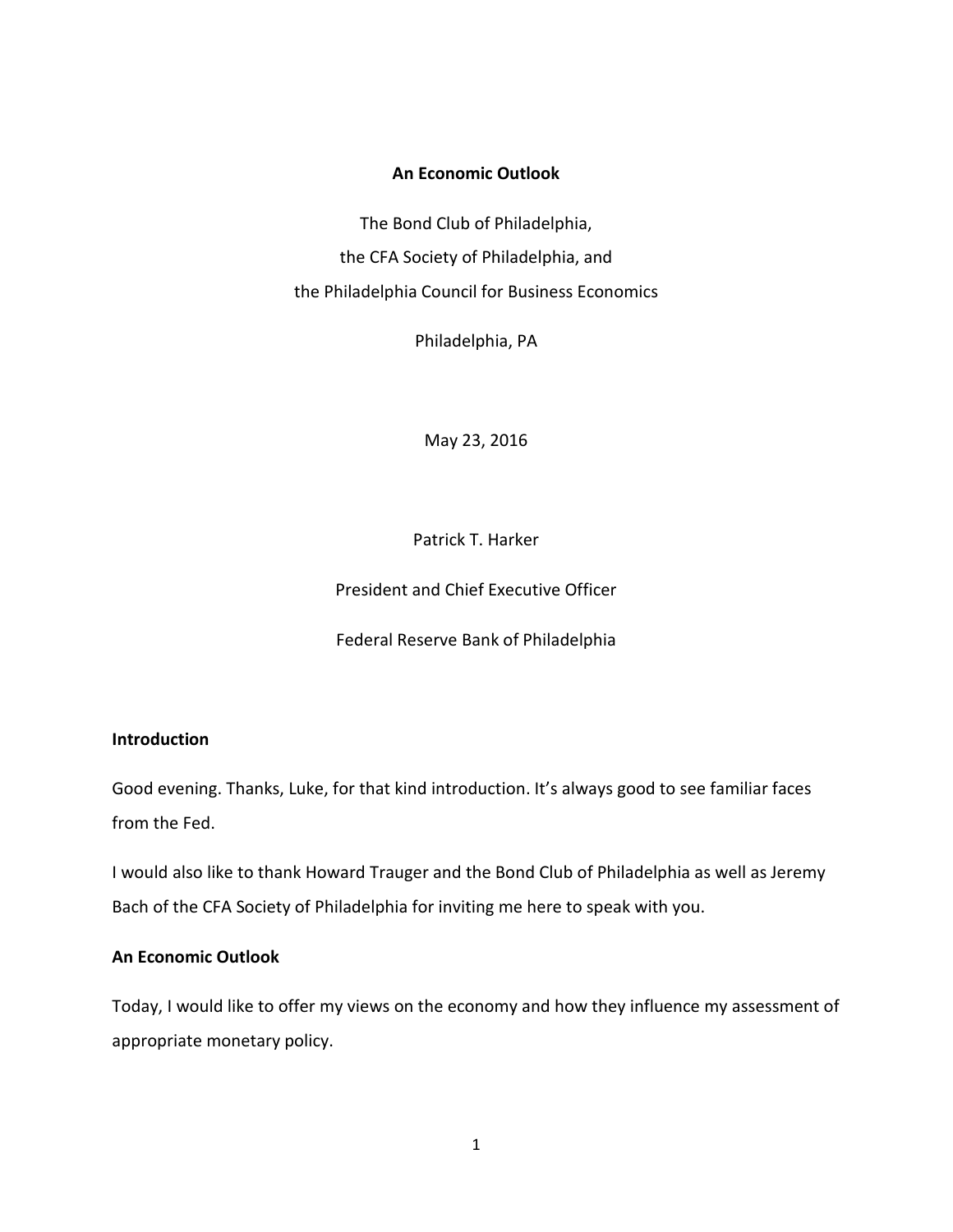I believe that normalization of monetary policy is an important aspect for guaranteeing that the U.S. economy remains on a solid path, but the timing of that normalization is also key in ensuring continued economic growth and a return of inflation to target. It is also important for participants on the Federal Open Market Committee (FOMC) to express their views on the policy process as well as how they anticipate that process will unfold.

Transparency is a central feature of policy. It helps align the public's views with those of the FOMC's, allowing policy to proceed more efficiently. Further, it helps avoid unanticipated outcomes that could interfere with the intentions of policymakers like me.

Before offering my views on the outlook for the U.S. economy and how I believe monetary policy should evolve, I need to provide the following small disclaimer: These views are mine alone and do not necessarily reflect those of my colleagues on the FOMC or anyone else in the Federal Reserve System.

Economic activity of late, at least as measured by headline GDP, has slowed noticeably. After a subdued fourth quarter when real output increased by 1.4 percent, the advance estimate for the first quarter indicated that the economy grew at a mere 0.5 percent.

Perhaps most troubling was the loss of momentum in consumer spending, which grew at an unexpectedly modest rate of 1.9 percent. This growth was significantly weaker than the healthy 3.10 percent growth achieved last year.

Investment was also exceptionally weak, declining by 5.9 percent at an annual rate, but I, like many economic commentators, believe this is temporary and largely induced by two factors: (1) the weakness in mining and drilling and (2) the waning drag of a fairly significant appreciation of the dollar that's had a negative impact on our manufacturing sector.

An important question is: How much of the weakness in the first quarter GDP report is due to residual problems in seasonal adjustment that have long plagued this series? For example, first quarters, from 1985 through 2015, have experienced the lowest annualized growth of any quarter in 16 of the 31 years. This is a definite statistical anomaly.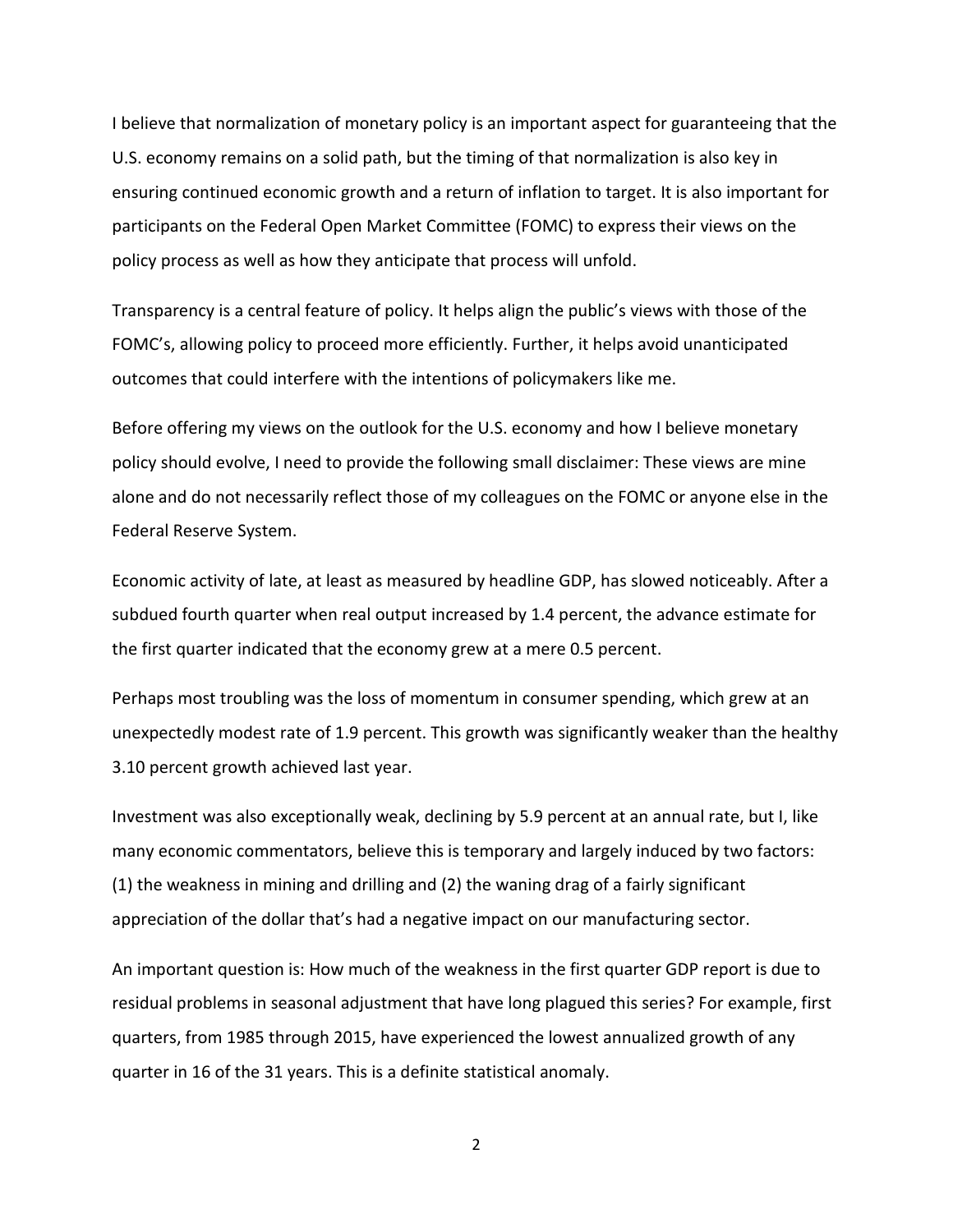Moreover, first quarter growth has averaged more than a percentage point less than the growth rates we have witnessed in the succeeding three quarters. Again, a statistically significant magnitude.

If the problem of seasonal adjustment remains, which I am of the opinion that it does, the growth over the rest of the year should be considerably more upbeat than what transpired in the first quarter.

A measure we construct at the Philadelphia Fed that incorporates data both on expenditures and income, referred to as GDPplus, is immune from seasonality problems and has a number of other attractive properties. It indicates that first quarter growth was 1.25 percent, which is admittedly not an overwhelming growth rate, but it is nowhere as troubling as the advance GDP estimate.

With some of the near term weakness, I remain guardedly optimistic about our economic prospects. The labor market remains extraordinarily dynamic.

Although the latest employment report of 160,000 net new jobs surprised most commentators to the downside — and although this figure is less than the 200,000 jobs growth we have become accustomed to — I believe much of the apparent decline can be attributed to unseasonably cold weather in April. A so-called unseasonal seasonal.

Work done at the Philadelphia Fed on "Weather Adjusting for Economic Data" indicates that a more accurate reading of April employment growth would place that number at around 229,000 net new jobs, implying that the labor market continues to add jobs at a long-run unsustainable rate.

That number is also more in line with the view obtained from looking at the "Job Openings and Labor Turnover Survey" (JOLTS) data, where job opening rates are at near-record levels. In addition, quit rates are approximately at their prerecession levels, and hiring rates remain at very healthy levels.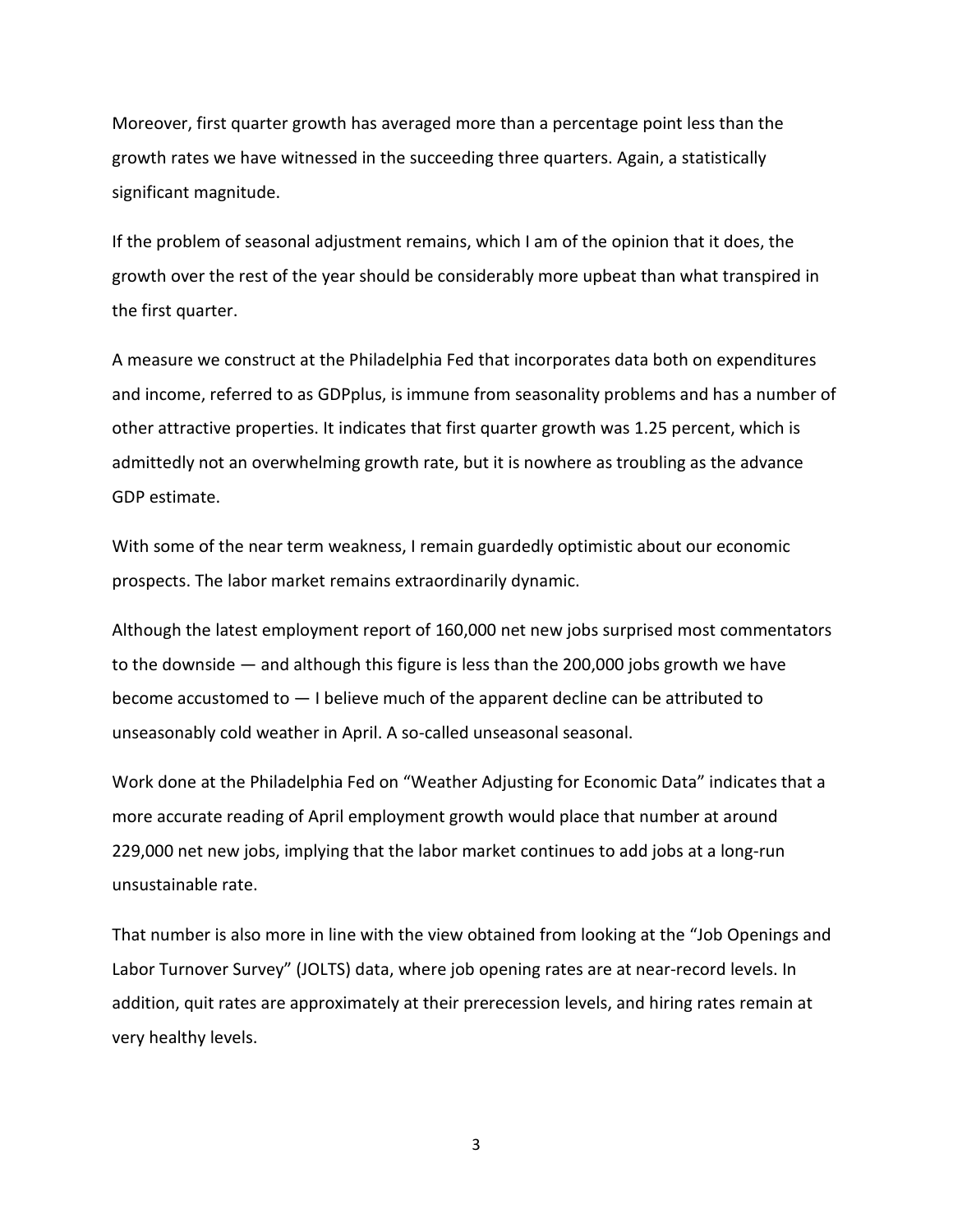Likewise, we are beginning to see some acceleration in wage growth, especially among those remaining in the same job. Anecdotes abound about the difficulty in finding skilled workers in certain job categories. Furthermore, many economic fundamentals remain sound, and our financial system is in good shape. Income growth is solid, and household balance sheets remain healthy. The latest retail sales numbers confirm the underlying strength of consumers. Also, the housing market continues to grow slowly and steadily, and house prices continue to appreciate.

I believe it is worth noting that the U.S. economy just weathered a series of very negative headwinds and still continues to grow, for the most part, shrugging off what would probably throw a weaker economy into recession.

Slowing growth in China has depressed commodity prices and has led to a pronounced retrenchment in investment and employment in our energy sectors. The appreciation of the dollar has weighed heavily on manufacturing, but even here, there are signs that this sector has bottomed out.

The Institute of Supply Management Manufacturing Index has nudged into expansionary territory over the past two months, confirming, at the national level, the improvement that has been seen in several regional surveys. And the sharp and volatile decline we witnessed in equity markets earlier in the year has subsided, and market indices are now higher on the year. Finally, the price of oil appears to have stabilized at roughly 40 percent above the lows we saw earlier this year. With solid fundamentals and a calming in first quarter headwinds, I anticipate continued modest economic improvement over the rest of the year.

Let me also emphasize, that as a policymaker, I think it is important to take a long-term view rather than react to short-term volatility and, thus, consider an array of data and longer-term trends in forming my policy stance. As I said, over the longer run, I am relatively optimistic about the health of our economy.

#### **Focus on the Region**

While much of my take on the economy is based on analyzing national economic statistics and evaluating their implications through the lenses of other models, I also rely heavily on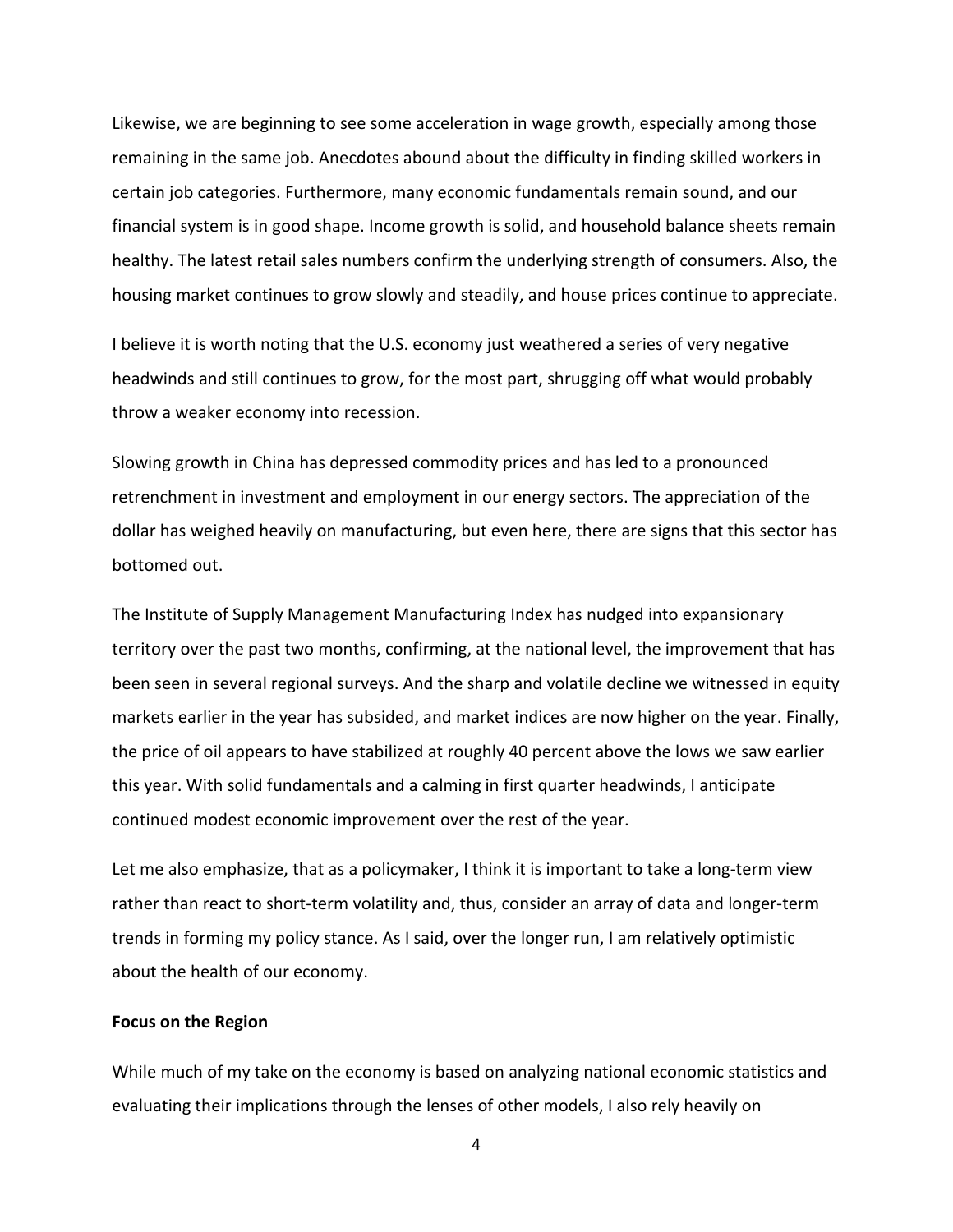information gained closer to home. It is often more timely, and, when it comes from our many diverse contacts in the region, it is imbued with a richer texture than mere numbers can provide.

Conditions in the Philadelphia area<sup>[1](#page-5-0)</sup> have closely tracked national trends throughout the current recovery. Although the area was not hit as hard as the nation during the recession, it has recovered a bit more slowly, taking about one year longer to recover jobs that were lost.

But recent job growth has been robust, with around 25,000 jobs  $-$  seasonally adjusted  $-$  in the first quarter of this year. This is among the region's top-10 fastest growth rates for any three-month period since 1990.

Contacts in the region say that it seems wage pressures are building, especially among jobs in skilled occupations. Further, firms continue to anticipate solid job growth throughout the year. These types of interactions have served to buttress my view that the economy remains on solid footing.

The national resurgence of cities and a desire for urban living among millennials and retirees alike has had a noticeable impact on Center City Philadelphia and the region as a whole.

We've seen significant construction activity on projects for multifamily residential, commercial retail, new office space, and industrial warehousing.

Looking at this behavior happening in my own backyard has helped me interpret the evolving nature of the construction industry. There are deep structural changes occurring in this industry and changes we need to better understand if we will react appropriately as policymakers.

\_\_\_\_\_\_\_\_\_\_\_\_\_\_\_\_\_\_\_\_\_\_\_\_\_\_\_\_\_\_\_\_\_\_\_\_\_\_\_\_\_\_\_\_\_\_\_\_\_\_\_\_\_\_\_\_

<span id="page-5-0"></span><sup>&</sup>lt;sup>1</sup>The Philadelphia-Camden-Wilmington, PA-NJ-DE-MD-MSA includes Bucks, Chester, Delaware, Montgomery, and Philadelphia counties, PA; Burlington, Camden, Gloucester, and Salem counties, NJ; New Castle County, DE; and Cecil County, MD.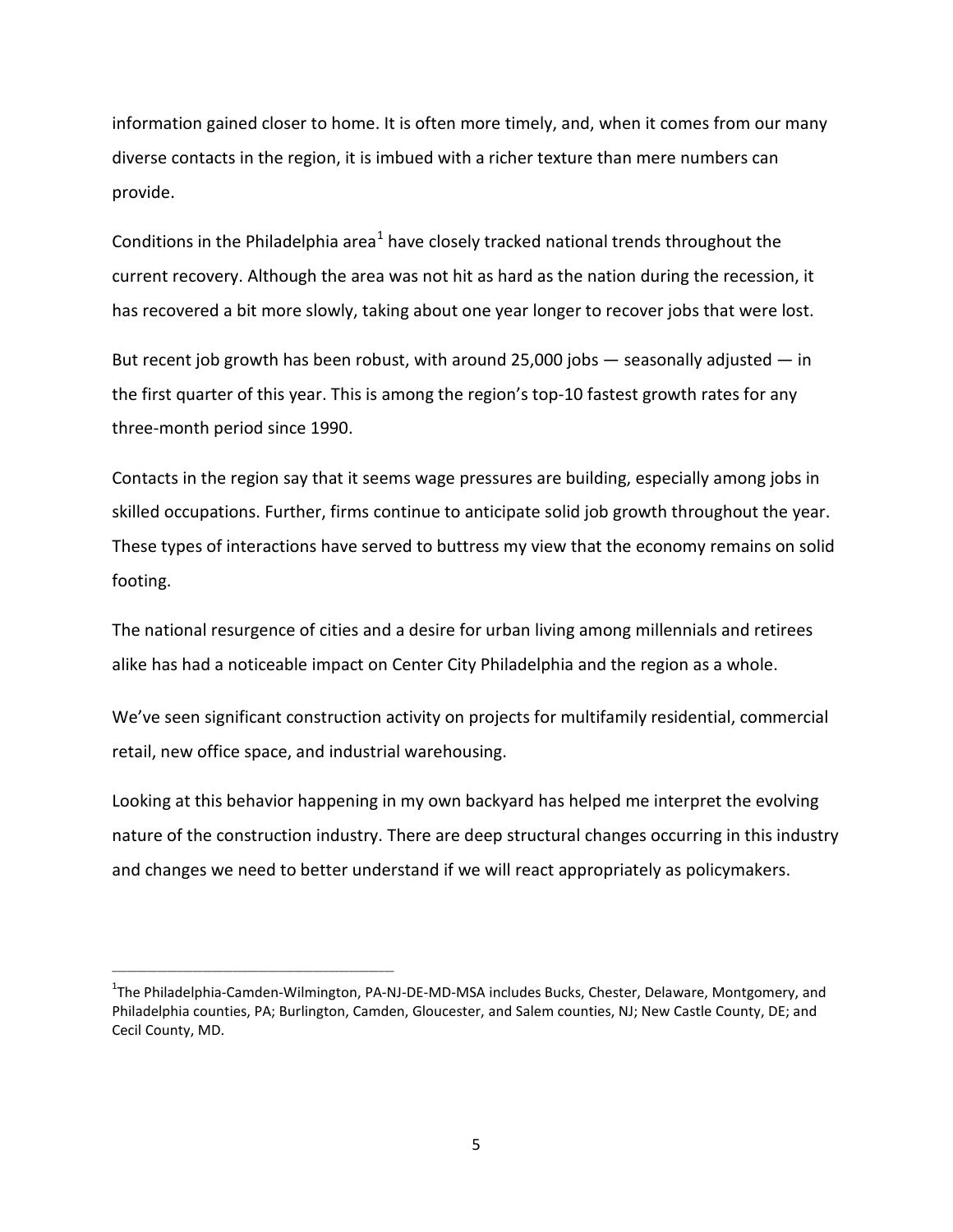Urban projects that are already in the pipeline will keep local construction workers busy for several years and have made me more optimistic that both residential and nonresidential construction will contribute to economic growth going forward.

#### **Inflation Target**

Let me now turn to another important component of the U.S. economy that significantly influences monetary policy, and that is inflation. This continues to run below the FOMC's 2 percent target, especially when considering the headline numbers.

Over the past 12 months, headline PCE has been growing at only 0.8 percent, while the less volatile core measure has been increasing at a closer-to-target 1.6 percent. Both the decline in energy prices and, to a lesser extent, the appreciation of the dollar, have held down headline inflation.

Other measures of inflation that also remove the more volatile and transitory components of price changes, and thus, reflect a more accurate reading on price pressures, have remained closer to the FOMC's long-run target. For example, a series the Dallas Fed uses to measure PCE inflation  $-$  which I highly regard  $-$  has inflation growing by 1.8 percent over the past 12 months.

I believe that, once energy prices stabilize and start reversing, inflation will return to our 2 percent target by sometime next year. The latest CPI report appears to confirm this view as headline CPI rose by a greater-than-expected 0.4 percent in April, and the details of the report suggest that we will see significant firming in the core PCE index this quarter as well.

But as Fed Chair Janet Yellen has emphasized, inflation expectations are also a crucial ingredient in formulating monetary policy. This is because a divergence of expectations from our target would make attaining our inflation target harder to achieve.

So far, survey evidence, like that obtained from the Philadelphia Fed's *Survey of Professional Forecasters*, does not indicate any unanchoring of inflation expectations. And while market-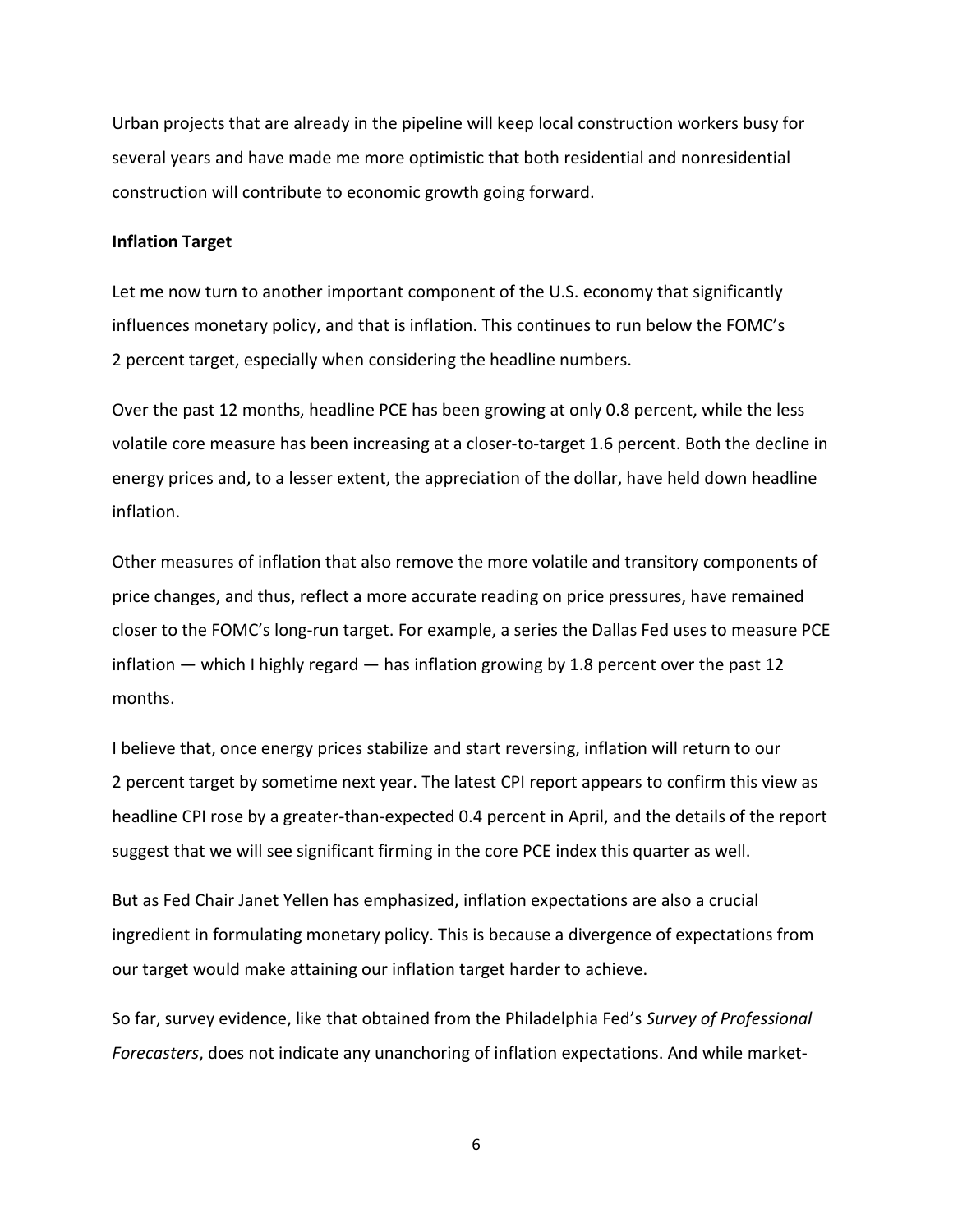based measures of inflation expectations are a bit on the low side, they have rebounded somewhat of late and should continue to rebound as inflation returns to target.

That said, inflation has been consistently below target for a number of years, and the difficulty in bringing inflation back to target does call for careful monitoring of our progress on this front. Failure to attain our target — even with the degree of monetary accommodation that has characterized recent monetary policy — could be considered a downside risk to my fairly optimistic view that inflation will return to target relatively quickly.

However, there are also risks to the upside. I believe that wage pressures are building and will continue to do so as the labor market moves beyond full employment. With productivity somewhat weak, unit labor costs will accelerate, and, at some point, firms will have no choice but to start passing these price pressures onto consumers. Additionally, the rise in energy prices, although they should remain at low levels for some time, will contribute to inflation.

#### **Monetary Policy**

My approach to policy is to conduct it in ways that will best serve our dual mandate of maximum employment and price stability. Regarding the employment side of our mandate, I believe we have, for the most part, attained our goal already and that the labor market is basically functioning at full employment.

Over the medium term, I remain confident that inflation will return to target. Energy prices have rebounded a bit, and with the dollar depreciating slightly as of late, the math is in our favor. This means that these factors will no longer exert a deflationary impact. Thus, I see headline measures falling in line with the more stable core-type measures, and I see upward pressure on these measures as well.

As actual inflation rises, so will market-based measures of inflation expectations, and so the current low readings will recover and eliminate one of the risks to normalizing policy. If the economy follows the path I expect it to follow, monetary policy will be overly accommodative by historical standards. That will set in motion the possibility of another risk, which is accelerating inflation and the need for aggressive policy actions.